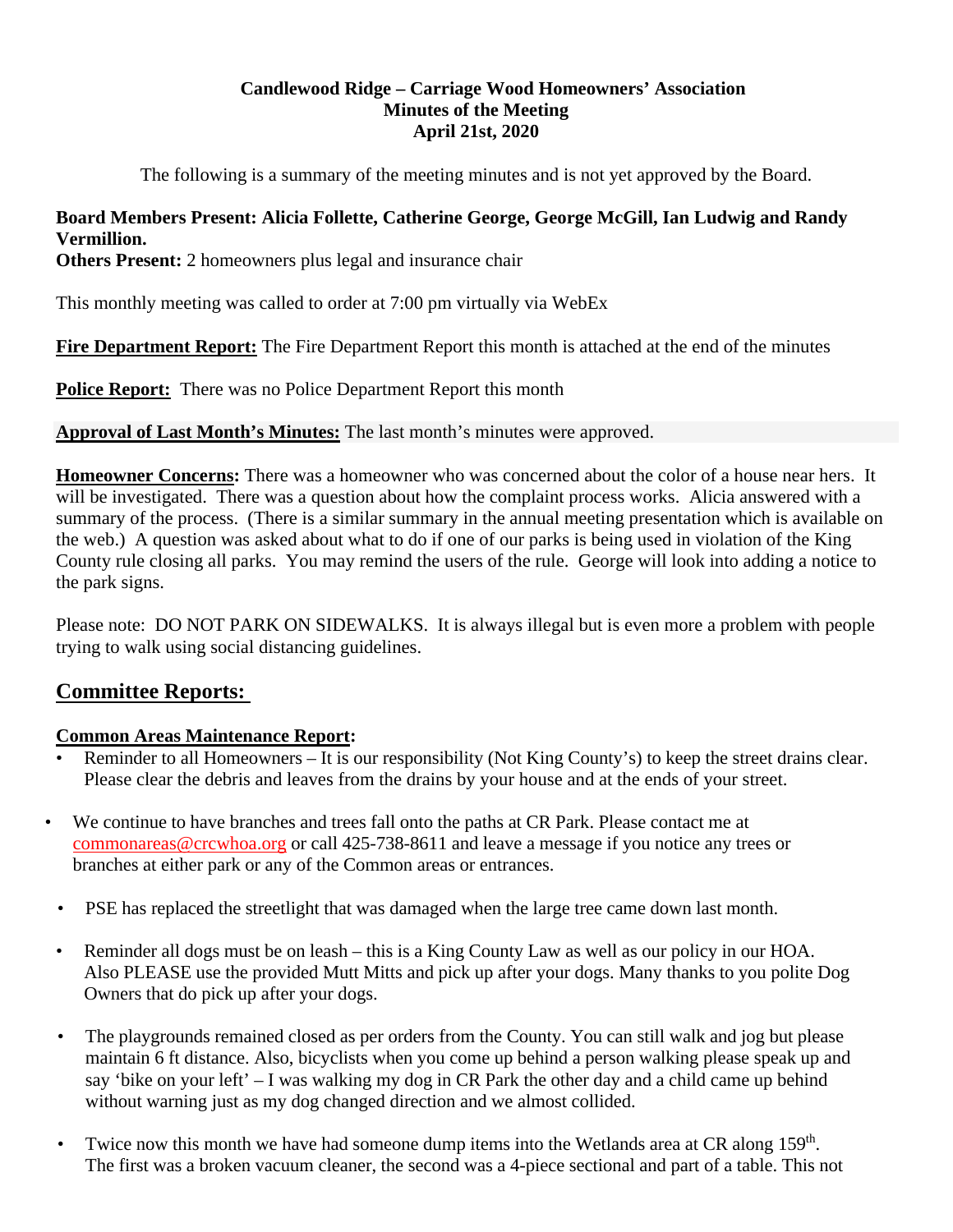only is illegal, but it costs the HOA to get rid of. If you see anyone doing this (including yard waste and branches) please note who it is and let the HOA know, thanks.

- King County Sheriff Patrols and requests will now be coordinated by the CAM Chair and monthly reports will be submitted before each monthly meeting. Please contact the Board with any areas of concern and we will do our best to accommodate.
- Please keep a watch for suspicious Activity and call 911
- **Reminder:** Our parks are private parks which exist for the use and enjoyment of HOA residents, their families and guests. They are not public parks. Our park usage rules apply to everyone. Following are some of the rules that have been established to maximize safety, and minimize liability and maintenance cost:
- A. Park Hours: 9:00 am to dusk.
- B. No Smoking, alcohol, drugs, loud music, golfing, motorized vehicles or **Fireworks** are allowed.
- C. Animals must be leashed, and owners are responsible for cleaning up after their animals.

### **ACC Report:**

We accept ACR requests via e-mail when the form does not need paint chips. (All paint chips must be mailed or hand delivered.) It has been noted that paint requests have been received lately without paint chips as well as requests without ACR forms. All requests must be accompanied by ACR forms which must be signed, include a valid address and phone number and, if for paint or stain, must include paint chips and note which paint is for what part of the house (body, trim, deck, gutters, door, ...). If you want to speed up your notification, be sure that your email address is clearly written.

ACC requests for this month were: 5 paint 2 driveway replacements 2 roof replacements 2 landscaping 2 fences

1 siding

#### **Complaints Negotiations Report:**

There was 1 complaint in addition to the paint color. This one was about noise. The police were called and the homeowner was notified about the issue. Please note that the complaints mentioned in the minutes do NOT include complaints generated by the annual walk thru unless specifically noted.

#### **Treasurer's Report:**

The treasurer's report was on track. The proceeds from the aborted sheriff's sale will be in next month's report.

#### **Legal and Insurance Report:**

One house that has been vacant for 10 years in CR had papers filed for a sheriff's sale. However, the homeowner paid off all outstanding dues, fees and fines recently. (See treasurer's report above.) He has not done any maintenance and the house will need repainting soon so we may have to refile liens as the costs continue. Another house which is not being maintained has had a large deck in the back fall off and is a safety hazard.

#### **Community Events Committee**

We need volunteers. The Easter Egg Hunt has been cancelled due to the lack of volunteers and the COVID-19 crisis. The Garage Sale and Summer Event will also be canceled unless someone steps up to help,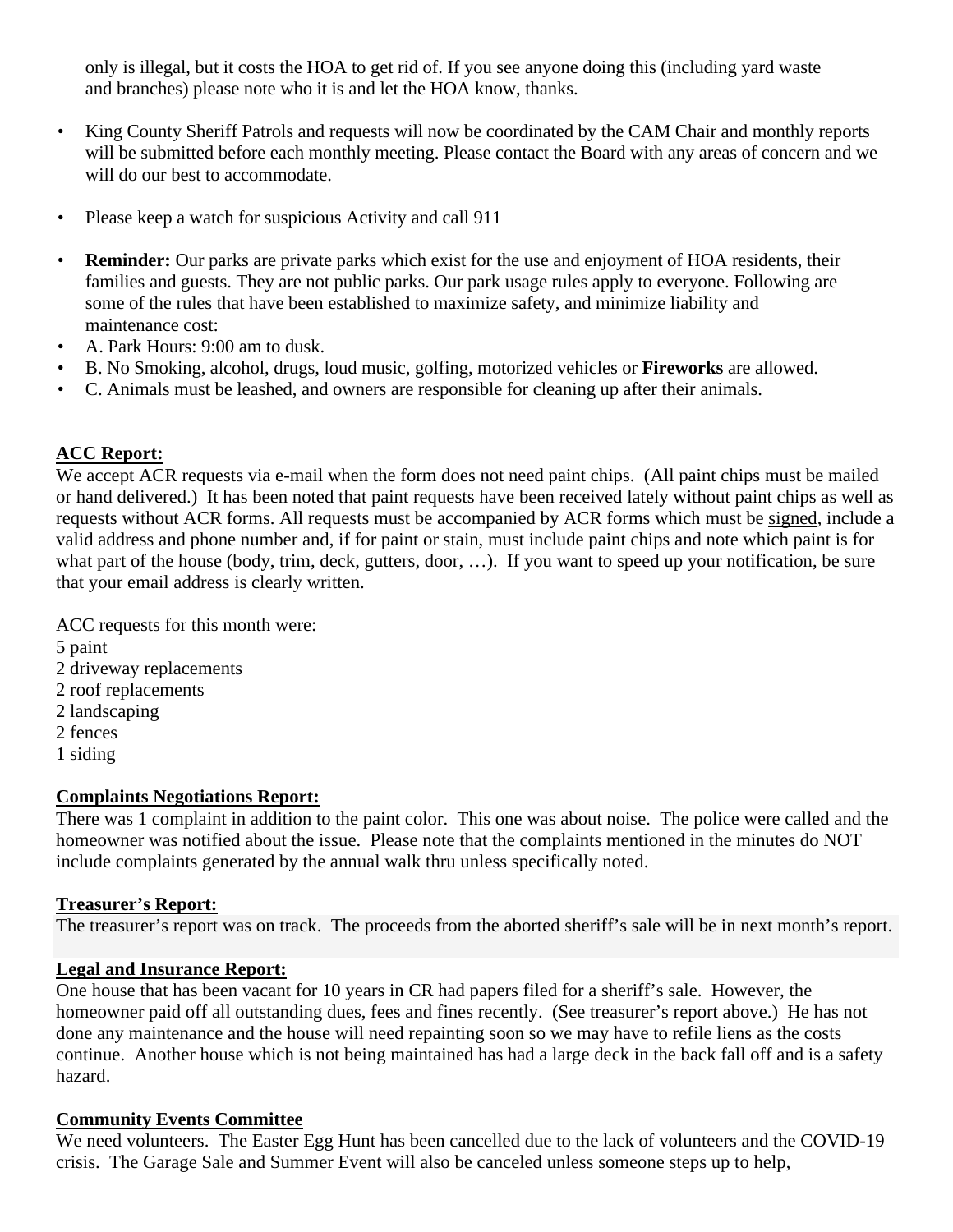Please note that, if a home owner wants to reserve a park, he or she should contact the CAM chair at commonareas@crcwhoa.org or call 425-738-8611 #80 and leave a message.

#### **Cul-de-Sac Committee**

No report this month. They still need to be inspected.

#### **Web Site:**

No report this month.

#### **Capital Improvement Committee:**

No report this month. The center island plantings at the CR entrance and bushes at the sides of the entrance should be addressed in 2021.

#### **Nominating Committee**

We still have an open position on the Board.

#### **Old Business:**

George has talked to the lawyer about the revised ACC guidelines and he made some suggestions.

#### **New Business:**

We talked about how the virtual meeting worked. Homeowners who want to attend can request the information from George at president@crcwhoa.org.

If you would like to give us your email address in order to be added to our email announcements please send your info to bookkeeper@crcwhoa.org. No one will see your email and we will not give it to anyone.

Roles for the 2020 HOA Board Members

| President / Common Areas Chair / Cul-de-sac Chair |  |
|---------------------------------------------------|--|
| Reporting Secretary / ACC Chair / Web Master      |  |
| Complaints / Treasurer                            |  |
| <b>Vice President</b>                             |  |
| <b>Community Events Committee Chair</b>           |  |
| <b>ACC Member/CAM Member</b>                      |  |
| <b>ACC</b> Member                                 |  |
| Legal and Insurance                               |  |
| * Volunteer, not a Board Member                   |  |
|                                                   |  |

**Special Topics:** Visit our Website and contact the HOA via Email at:

Web – www.crcwhoa.org Facebook - Candlewood Ridge/Carriagewood HOA Email – president@crcwhoa.org info@crcwhoa.org architecture@crcwhoa.org If you would like to give us your email address in order to be added to our email announcements please send your info to bookkeeper@crcwhoa.org. Please visit us on Facebook also.

#### **Executive session:**

We held a brief executive session about homeowner maintenance.

A motion was made to adjourn the meeting at 8:00pm.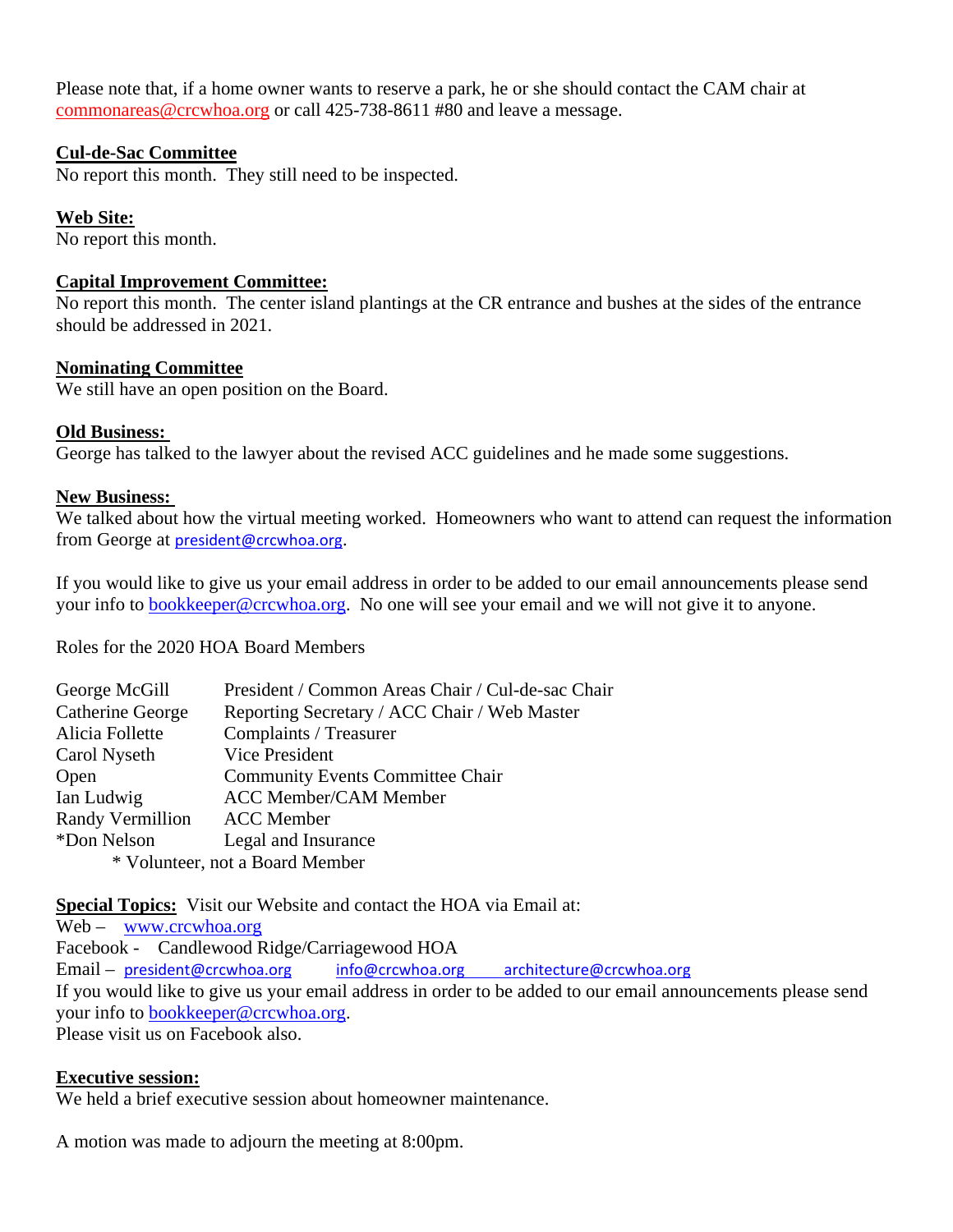#### **Next Board Meetings:**

- May  $19^{th}$ , 2020
- June  $16^{th}$ , 2020
- $\bullet$  July 21<sup>st</sup>, 2020
- August  $18^{th}$ , 2020
- September  $15<sup>th</sup>$ , 2020
- October  $20^{th}$ ,  $2020$
- November  $17<sup>th</sup>$ , 2020
- December  $15<sup>th</sup>$ , 2020
- January 19<sup>th</sup>, 2021
- February $16<sup>th</sup>$ , 2021
- $\bullet$  March  $16<sup>th</sup>$ , 2021
- $\bullet$  April 20<sup>th</sup>, 2021
- May  $19^{8h}$ , 2021
- June  $15^{th}$ , 2021
- $-$  July 20<sup>th</sup>, 2021
- August  $17<sup>th</sup>$ , 2021
- September  $21<sup>st</sup>$ , 2021
- October  $19<sup>th</sup>$ , 2021
- November  $16<sup>th</sup>$ , 2021
- December  $21<sup>st</sup>$ , 2021

#### **Annual Meeting:**

• January  $26<sup>th</sup>$ , 2021 7:00 at Fairwood Community United Methodist Church

Board meetings are usually held at **7:00 pm.** at the Sheriff's Office, Albertson's Shopping Center on the third Tuesday of the month. However, for the duration of the current coronavirus emergency they will be held via telephone. All Homeowners are welcome to attend. Please contact the president of the board for connection instructions at president@crcwhoa.org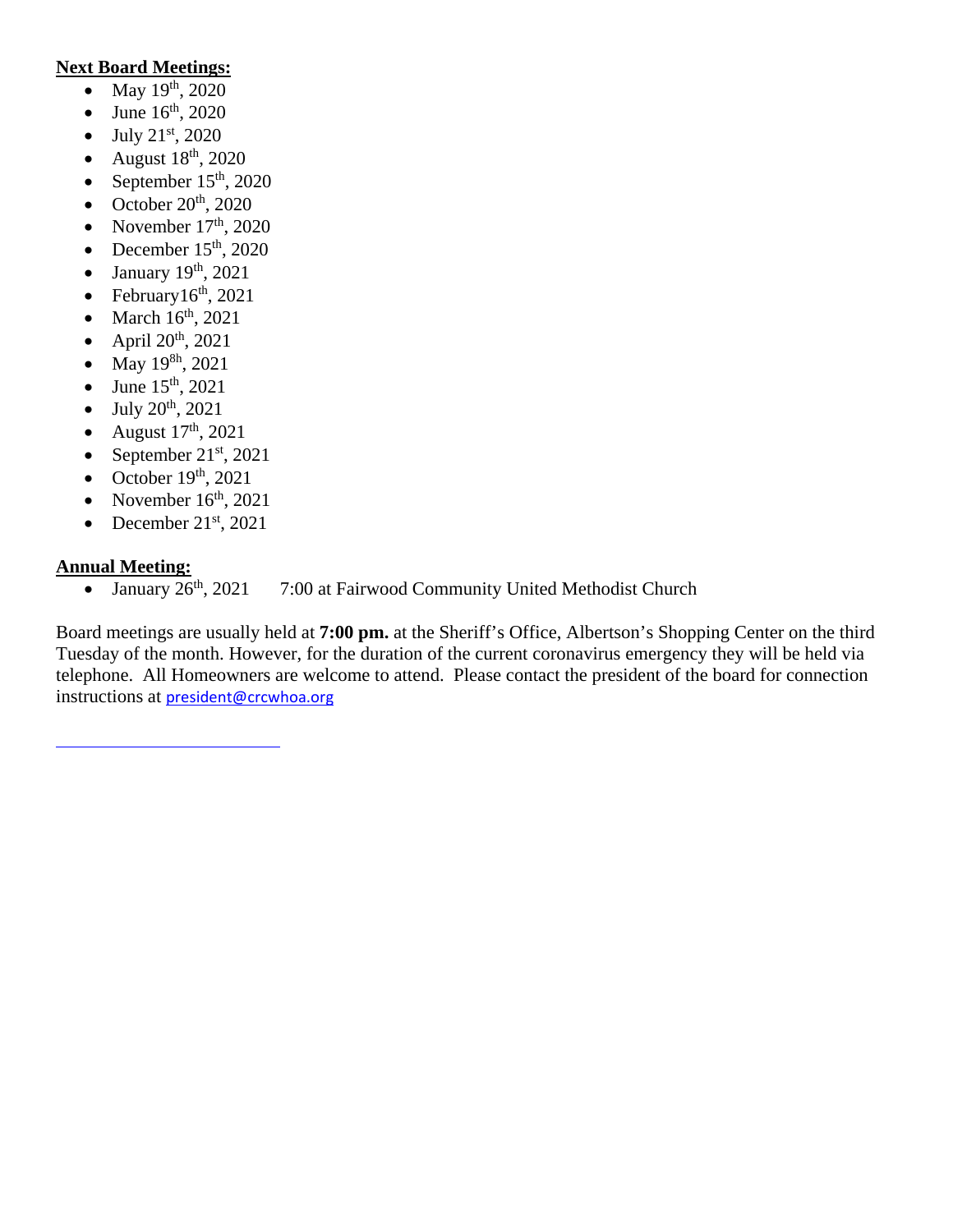# **Homeowners Association Updat**

**April 2020**



# **How you can prevent the spread of COVID‐19:**

Renton RFA crews are fully equipped to safely provide emergency response during the COVID‐19 outbreak. Keeping our community safe and healthy has always been a primary focus. We continue to be unwavering in that commitment in the face of COVID‐19. We are taking every precaution to ensure that the information we share and the actions we take are in line with best practices, as the virus evolves, and new information emerges. But our missions to limit the exposure of COVID-19 throughout our community rests on more than just our shoulders. We cannot do this alone. It is up to each community member to take proactive actions for themselves too. Each time you follow measures that help prevent catching COVID‐19, you are also helping stop spread of the virus to vulnerable populations of our community- which saves lives.

# **Take steps to protect yourself:**

- $\Box$  Wash your hands often with soap and water for at least 20 seconds especially after you have been in a public place, or after blowing your nose, coughing, or sneezing.
- **Avoid touching your eyes, nose, and mouth** with unwashed hands.
- If soap and water are not readily available, **use a hand sanitizer that contains at least 60% alcohol**.
- **Avoid close contact** with people who are sick.
- **Clean AND disinfect frequently touched surfaces daily**. This includes tables, doorknobs, light switches, countertops, handles, desks, phones, keyboards, toilets, faucets, and sinks.
- **If surfaces are dirty, clean them:** Use detergent or soap and water prior to disinfection.
- **Take care of your emotional help**. Outbreaks can be stressful for adults and children. Children respond differently to stressful situations than adults. Talk with your children about the outbreak, try to stay calm, and reassure them that they are safe.
- **Stay in touch with others by phone or email.** If you live alone and become sick during a COVID‐19 outbreak, you may need help. If you have a chronic medical condition and live alone, ask family, friends, and health care providers to check on you during an outbreak. Stay in touch with family and friends with chronic medical conditions.

# **Help Keep our Fire Crews Safe:**

Keeping our firefighters, paramedics and private ambulance personnel healthy is a top priority so we can continue to help the communities we serve. As the outbreak of COVID‐19 continues to unfold, it's important we all take steps to protect our first responders who are on the frontlines of treating sick people.

- $□$  If you have minor to moderate symptoms consistent with COVID-19 (which include a cough, fever, difficulty breathing or a runny nose) and/or recent travel, consult via telephone with your primary doctor. The Washington State Department of Health Hotline (1‐800‐525‐0127) or the King County Novel Coronavirus Call Center (206‐477‐3977) is also available to answer questions about next steps to take.
- $\Box$  If your condition worsens and is more severe, call 911 and relay important information regarding your symptoms to the dispatcher.
- $\Box$  While you will likely be asked these questions on the call, be sure to mention if you have any symptoms (cough, fever, difficulty breathing or runny nose), any recent travel, and if you've been in contact with a confirmed COVID‐19 patient. Relaying this information is pertinent so responding personnel arrive to the scene with the appropriate Personal Protective Equipment.
- $□$  If you are calling 911 for a reason other than COVID-19 (i.e. fall, vehicle collision, etc.), it is still critical to tell dispatchers if you have any symptoms. If you flag down emergency responders on the street – be sure to shout out before they meet you that you may have symptoms.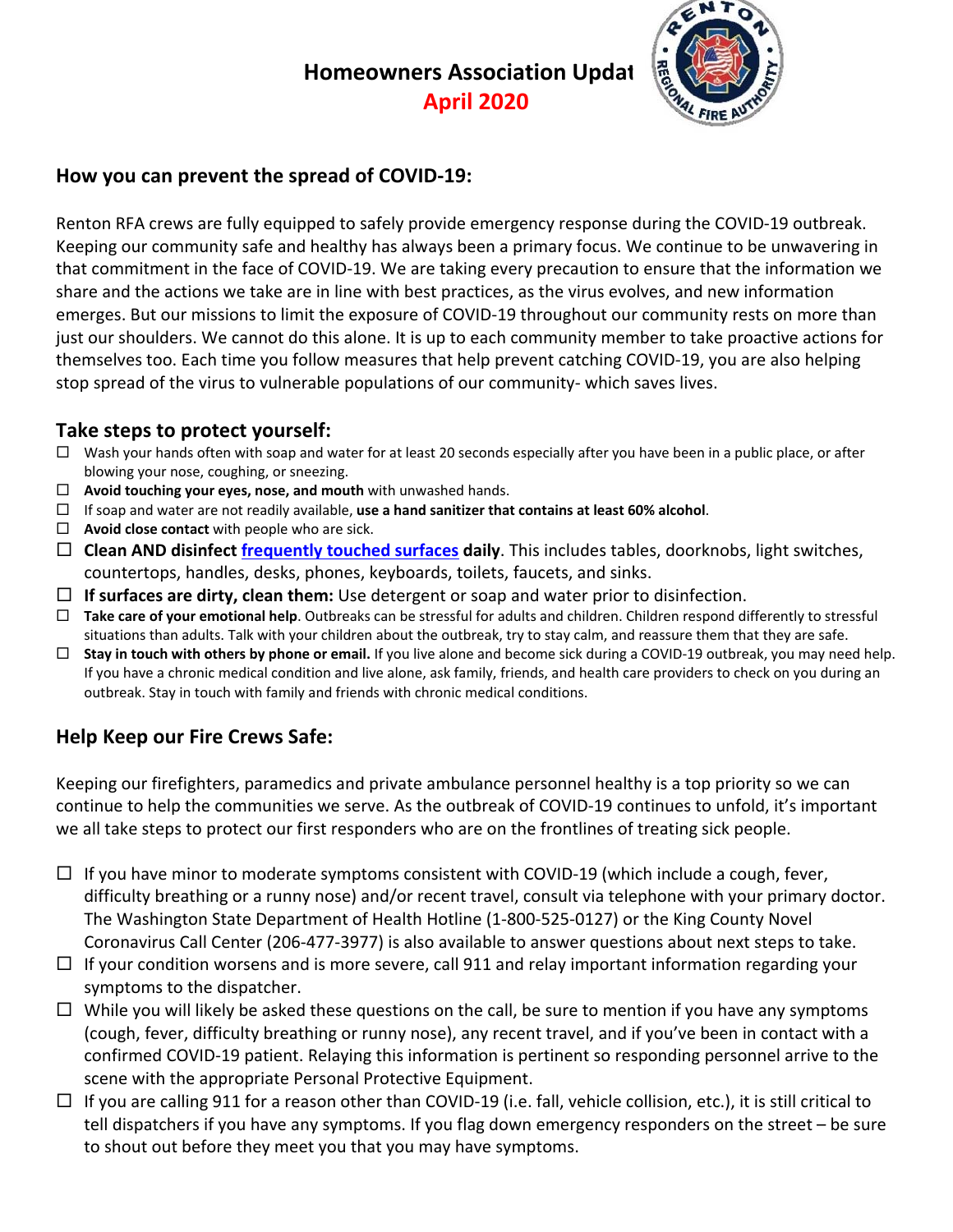## **Stay Home, Stay Healthy.**

A Stay Home, Stay Healthy order was issued on March 23, 2020. Here's what that means for the Renton **community.**

#### **All community members must stay home for a minimum of two weeks with the exception of:**

- $\Box$  Pursuing an essential activity, like shopping for groceries or going to a medical appointment.
- $\Box$  Getting takeout food. (Food deliveries also are permitted).
- $\Box$  Going to work at an essential business.
- Going outside for walks and exercise, **if social distancing of six feet is maintained**.

All non-essential businesses are ordered to close within 48-hours of the order. The following are remaining **open:**

- $\Box$  Grocery stores
- $\square$  Pharmacies
- $\Box$  Gas stations
- $\Box$  Food supply chains

**Social gatherings are prohibited. This includes social gatherings inside or outside your home.** All gatherings of people for social, spiritual and recreational purposes are prohibited. This applies to both private and public gatherings which include everything for sleepovers for children to weddings and funerals. These types of events must be postponed for public health and safety.

Operating a non-essential business 48-hours after the order (which went into effect Monday, 3/24) is also **prohibited**. Businesses that can operate while their employees telecommute should continue to do so. Businesses that believe they are essential, or provide essential services or functions, will be able to request designation as an essential business. Businesses and entities that provide other essential services must implement rules that help facilitate social distancing of at least six feet. You may have noticed that your local grocery store has tape on the floor around their cash registers. These tape lines indicate a standing distance of six feet for patrons waiting in line. Please use these resources to keep yourself safe when you must leave the house.

**First Responders are considered essential and our organization continues to function during this**

**order.** Many of our administrative staff are working from home to adhere to social distancing measures while continuing to ensure the smooth operation of our organization. Our firefighters are taking daily precautions while continuing to be at the ready to help Renton community members in need. We remain ready and able to respond to emergencies that include patients with symptoms or confirmed COVID‐19, while simultaneously maintaining the procedures necessary to keep our members and other patients safe who are not symptomatic.

**If you are experiencing a life‐threatening emergency and have symptoms of COVID‐19 (fever, cough,** difficulty breathing), it is imperative for the safety of our firefighters that you let the dispatcher know when **calling 9‐1‐1.** Please do not withhold that information out of fear that we will not respond. We will. Letting us know the full circumstance of your condition helps us prepare and respond appropriately, for your safety and ours. We are all in this together and our primary focus remains keeping our community strong and healthy during this difficult time.